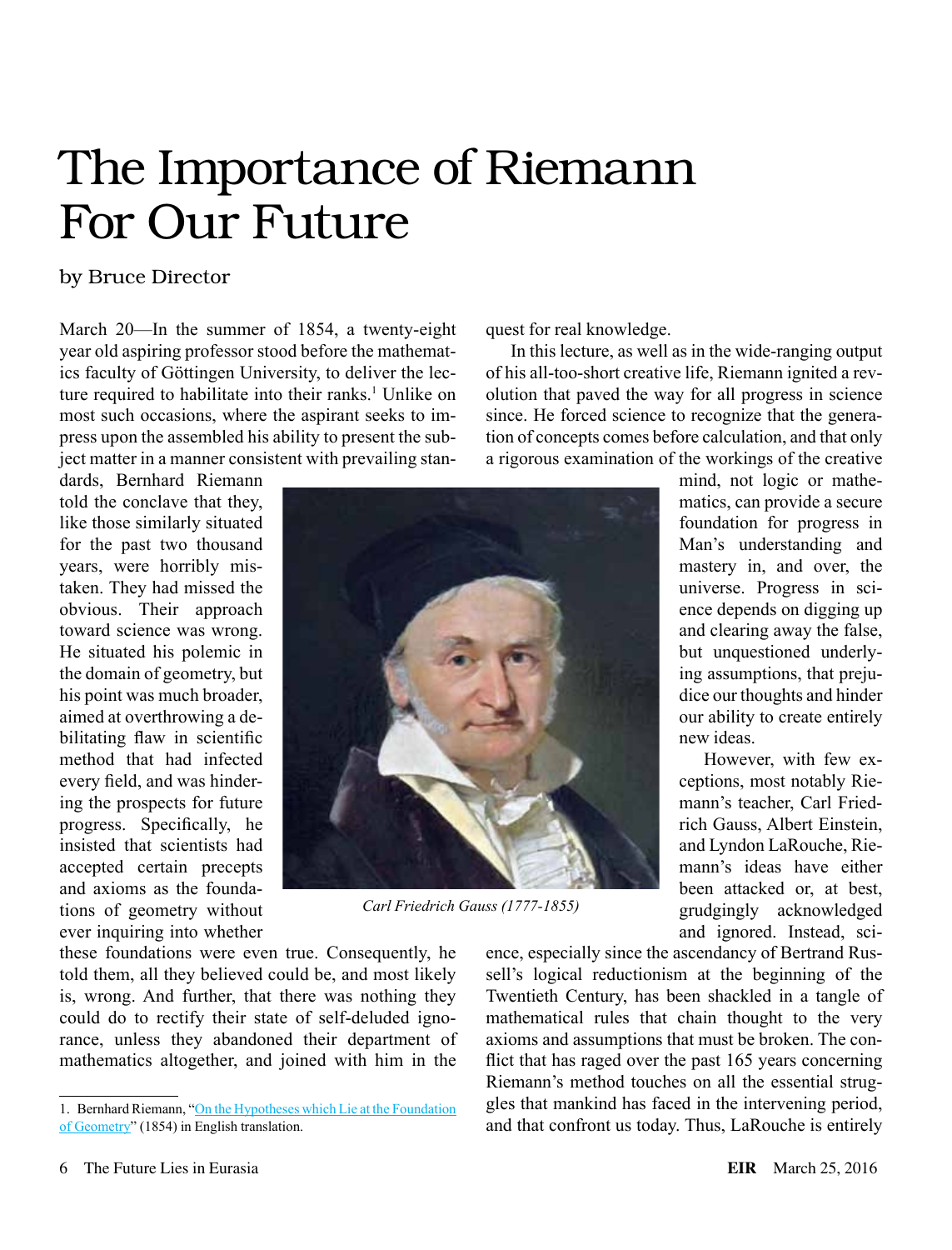justified, and prescient, in raising, once again, the significance of Riemann's thought in this present period.

#### **Essential Features of Riemann's Thought**

To fully grasp this meaning would require a thorough and exhaustive study of Riemann's corpus, which is beyond our scope here. Nevertheless it is possible, in this short space, to acquaint the reader with the core of the issue by touching upon some of the essential features of his contributions.

The habilitation lecture is a good place to start. Riemann had come to Göttingen several years earlier, intending to study theology, being the descendant of several generations of Lutheran ministers. Shortly after arriving, he switched his atten-

tion to science, having been recruited by Gauss, who recognized in Riemann a creative spark rare among his other students. Gauss, already an old man by the time of Riemann's arrival, had himself generated a plethora of revolutions in science. But during most of his career he labored in the climate of enforced pessimism that dominated Europe in the period following the oligarchical reaction against the Leibnizian spirit of the American Revolution.

#### **Absurdity of Euclidean Geometry**

As a result, though Gauss was justly famous for many astounding scientific breakthroughs, such as his discovery of the orbit of Ceres, and new discoveries of the nature of gravity and electromagnetism, he kept much of his deep thinking on the fundamentals of science to himself. Very dear to his heart were his insights into the characteristic flaw of mathematics—that the true nature of the universe, and man's role in it, cannot be discovered by mathematical formulas or deductive logic.

This failing infected all science. Instead, Gauss recognized that the subject of science was the interaction of the creative powers of the human mind with the



*Georg Friedrich Bernhard Riemann (1826-1866), a student of Gauss.*

physical universe, which created new concepts and new states of existence.

Exemplary of this are Gauss's insights into the complete absurdity of what has become known as Euclidean geometry. The acceptance of Euclidean geometry as physically real, had been the dominant thought in physics and mathematics, but also more generally. The oligarchy's favorite philosopher at the time, Immanuel Kant, had insisted that Euclidean geometry must be true because it was the only geometry the mind was capable of conceiving that was consistent with sense perception.

Gauss, like LaRouche many years later, found this standpoint to be absurd, and mind-deadening. In his earliest private writings, Gauss noted that all the results of Euclidean

geometry were derived by a deductive progression from an unproven, and unprovable, axiom of parallel lines. Similarly, Gauss delighted in pointing out that something as simple as the distinction between right and left, could never be decided by mathematical procedure, but required a reference to a physical effect. Although Gauss's notebooks are filled with discussions about the stupidity of accepting Euclidean geometry as true, he never dared to state this publicly. On numerous occasions, Gauss told his closest friends that he could never publish his thoughts in his lifetime, for fear of backlash.

#### **Riemann's Habilitation Lecture**

It is not hard to imagine the delight of the 78-year old Gauss, when his young protégé, Riemann, approached him for advice on what subject to present for his habilitation lecture. Riemann presented his mentor with a choice of three subjects, the last of which was on the foundations of geometry. Gauss insisted that Riemann make this his subject.

It is also not hard to imagine, and eyewitness accounts confirm it, that the normally dour Gauss was vis-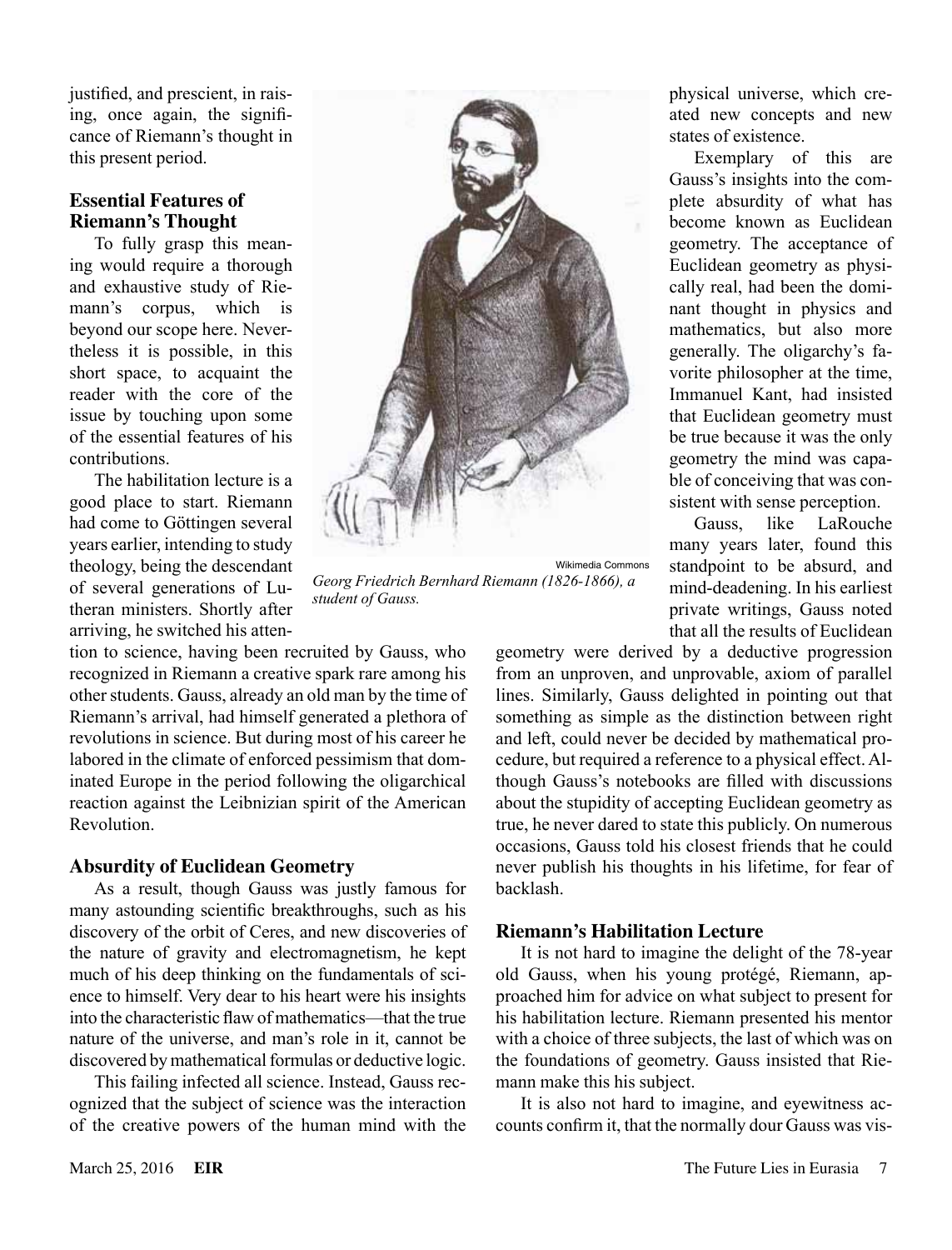

*Were you taught that the sum of the angles of a triangle must always be 180 degrees?*

ibly delighted when Riemann opened his lecture:

It is known that geometry assumes, both the notion of space and the first principles of constructions in space, as given in advance. She gives definitions of them which are merely nominal, while the true determinations appear in the form of axioms. The relation of these assumptions remains, consequently, in darkness; we perceive neither whether, and how far, their connection is necessary, nor *à priori,* whether it is possible.

From Euclid to Legendre (to name the most famous of modern reforming geometers) this darkness was cleared up neither by mathematicians nor by such philosophers as concerned themselves with it. The reason of this is doubtless that the general notion of multiply extended magnitudes (in which space-magnitudes are included) remained entirely unworked. I have in the first place, therefore, set myself the task of constructing the notion of a multiply extended magnitude out of general notions of quantity. It will follow from this that a multiply extended magnitude is capable of different measure-relations, and consequently that space is only a particular case of a triply extended magnitude. But it then follows as a necessary consequence that the propositions of geometry cannot be derived from general notions of magnitude, but that the properties which distinguish space from other conceivable triply extended magnitudes are only to be deduced from experience. Thus arises the

problem, to discover the simplest matters of fact from which the measure-relations of space may be determined; a problem which from the nature of the case is not completely determinate, since there may be several systems of matters of fact which suffice to determine the measure-relations of space—the most important system for our present purpose being that which Euclid has laid down as a foundation. These matters of fact are—like all matters of fact—not necessary, but only of empirical certainty; they are hypotheses. We may therefore investigate their probability, which within the limits of observation is of course very great, and inquire about the justice of their extension beyond the limits of observation, on the side both of the infinitely great and of the infinitely small.

Riemann then went on to outline the basic means to replace the mathematical fantasy-geometry of Euclid with a real physical one. In such a case, assumptions, such as the number of dimensions, the curvature, or the discreteness or continuity of space, are no longer given by *à priori* assumptions, but only determined by real physical investigation. To do this, Riemann insisted, one must reject the dogma that Euclidean geometry must be true because it is consistent with sense perception. As Riemann noted in the above-cited excerpt from his lecture, it is only when science reaches beyond the domain of sense perception, that real physics begins.

This pursuit would eventually become the basis for Einstein's and Planck's discoveries in atomic physics, as well as Einstein's theories of special and general relativity. It is beyond our scope here to delve more deeply into the rich field of ideas contained in Riemann's short lecture, but suffice it to say that Riemann's concluding admonition, "This leads us into the domain of another science, that of physics, into which the object of today's proceedings does not allow us to enter," gave Gauss great delight, and left many of the other participants stewing.

#### **Science Reaches Beyond Sense Perception**

The approach to geometry expressed in Riemann's habilitation lecture was preceded, and followed, by its application to many areas of science including gravity, electromagnetism, light, hydrodynamics, thermodynamics, and physiology. In all cases Riemann focused on the contradiction that arose between the be